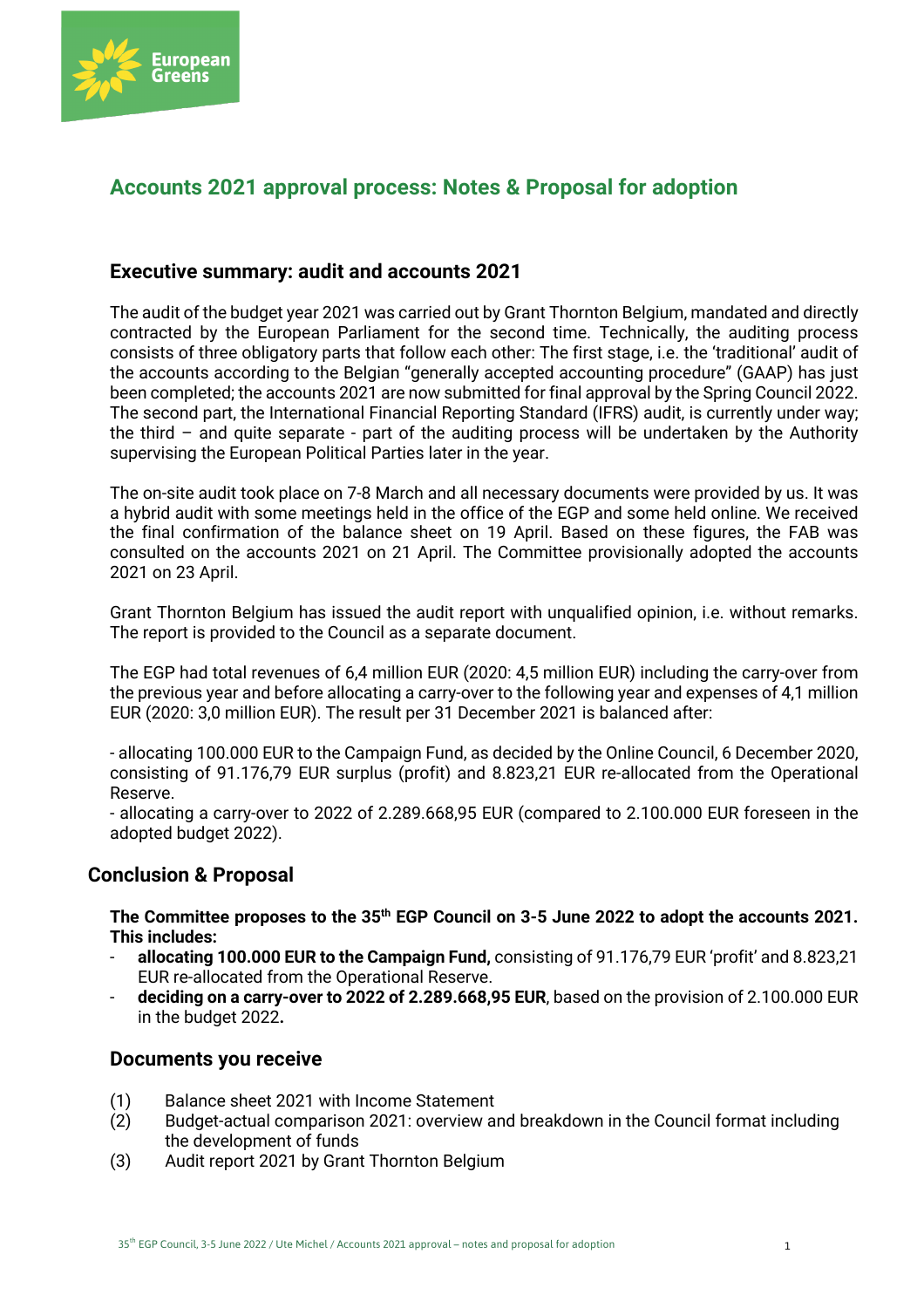

# **Notes on the documents**

# **(1)Balance sheet 2021 with Income Statement**

The Balance sheet shows the outcome of the year 2021 in a profit & loss account format. Pages 1- 2 show the activa (fixed assets like office equipment, cash assets), page 3 shows the passiva (funds, liabilities). Pages 4-7 give the profit and loss calculation (revenue minus expenditure).

### **Assets**

The total assets of EGP per 31 December 2021 were 3,734 million EUR (2020: 2,675 million EUR). The total reserves (funds) were at 923.730 EUR (2020: 832.553 EUR), the fixed assets at 283.500 EUR (2020: 271.000 EUR) and cash assets at 3,258 million EUR (2020: 2,364 million EUR).

Fixed assets: The increase in fixed assets is due to new office furniture and equipment bought for the EGP staff joining the office in 2021.

Current assets: The considerable increase of 1 million EUR (3,450 million EUR compared to 2,404 million EUR in 2020) is largely due to the unspent part of the EP grant 2021 (which is carried over to 2022). In addition: Deferred charges (44.894 EUR compared to 3.591 EUR in 2020) increased because of some payments done in 2021 for the services finalised or delivered in 2022.

### **Liabilities**

Amounts payable: This has increased considerably (2,810 million EUR compared to 1,842 million EUR in 2020) mainly because of the substantial carry-over.

Provision holiday pay: according to Belgian labour law, this was due to more staff employed than in the previous year.

Accrued charges and deferred income: This covers the carry-over as well as invoices received in the beginning of 2022 for the previous year.

#### **Income**

The total income in 2021 was 4,154 million EUR (2020: 4,554 million EUR). This includes:

- the EP grant: 4,347 million EUR (2020: 3,9 million EUR) minus carry-over to 2022 of 2,289 million EUR (to 2021: 1,539 million EUR)

- membership fees full members: 484.962 EUR (2020: 467.878 EUR); the increase is due to successful election results by some member parties and a change in the economic coefficient for others.

- carry-over from 2021 to 2022 of 2,289 million EUR: The carry-over is booked as a decrease of income based on the auditor's advice and agreed with DG FINS (in 2021 it was booked as expenditure). This way of booking does not change the amount of the carry-over or the allocation to the Campaign Fund, which had been budgeted, but only the presentation of the financial result of the year in the income statement.

- participants' fees: 16.160 EUR. As the Budapest Autumn Council was planned as a physical meeting but had to be cancelled at short notice, no fees were charged for the reduced online Council).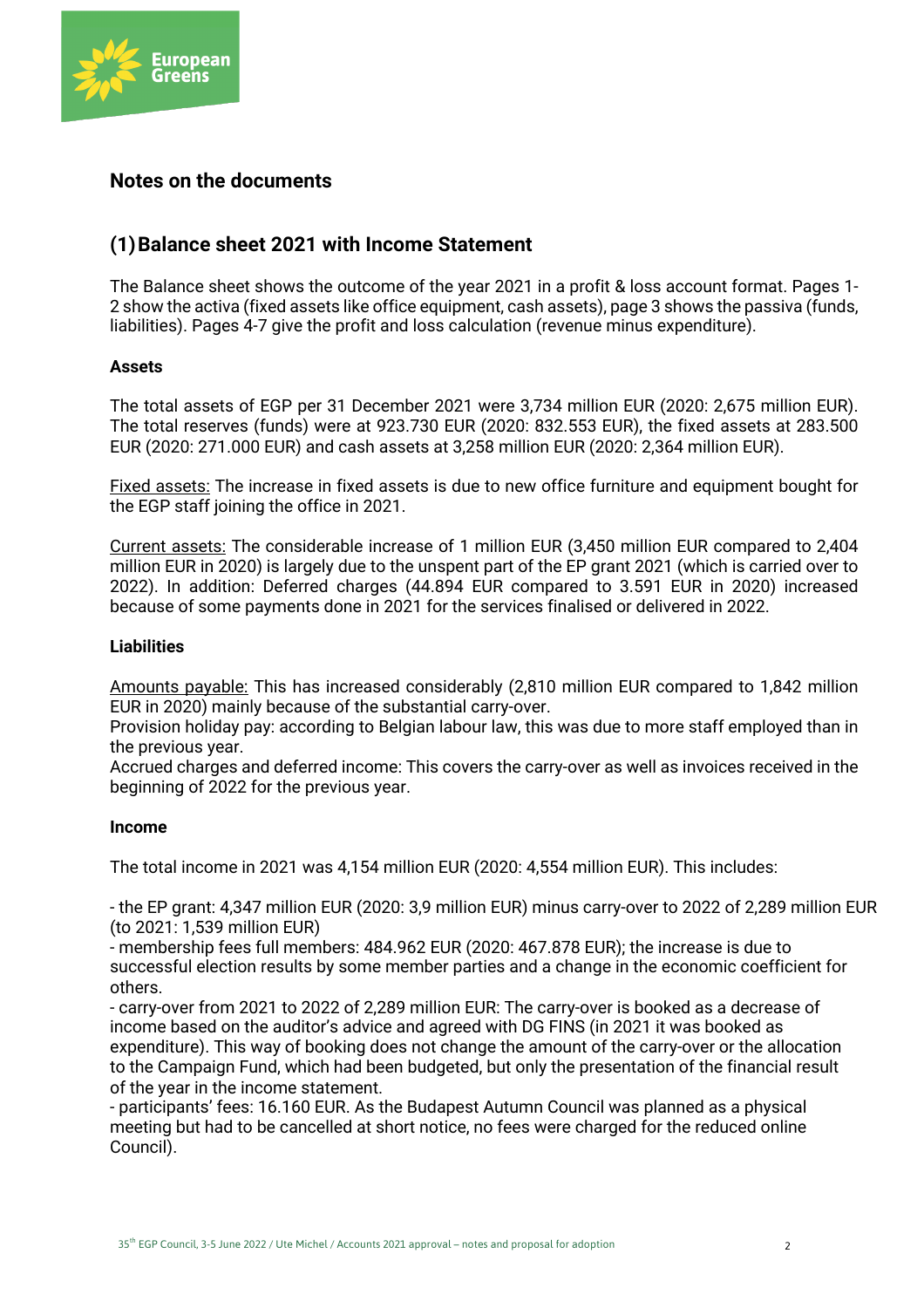

### **Expenses**

The total expenses in 2021 were 4,058 million EUR excluding the carry-over to 2022 compared to 4,329 million EUR including the carry-over in 2020. Goods and services were 1,735 million EUR (2020: 2,525 including the carry over to 2021; 2019: 2,366 million EUR – and, for comparison, 2018: 1,681 million EUR). Personnel costs were 2,264 million EUR (2020: 1,740 million EUR) which is 55,7 % of total expenses (2020: 62%; 2019: 39%, 2018: 38%, 2017: 33%). The % increase is due to increased staff and reduced number of physical meetings compared to pre-Covid levels.

Office rent was much reduced due to only one office in 2021 (temporary overlap of two rents due to the move in 2020). Office charges were reduced due to reduced presence in the office due to the pandemic. Postal charges were higher due to an increase in physical activities compared to 2020. 2021 has seen an increase in costs for professional training needed for staff in an increased and re-organised office. Consultancy costs in 2021 were mainly related to setting and managing the Green Screen project and one research project. In 2021, we produced far more videos and therefore that cost went up (Photo/Video maker).

### **Outcome**

The financial outcome of the year before provision to funds is 2.380.845,74 EUR (2020: 1.767.051,60 EUR). Because of an expenditure much lower than budgeted, which was due to the continued impact of the Covid pandemic, we were able to re-allocate only 8.823,21 EUR from the Operational Reserve into the Campaign Fund and allocate the full profit of 91.176,79 EUR into the Campaign fund. The carry-over to 2022 is 2.289.668,95 EUR.

# **(2)Budget-actual comparison 2021 in the Council Format**

## **2.1 Expenditure**

In total, we had 3,998 million EUR eligible expenses (budget including carry over: 6,403 million EUR). This is an increase of 1,245 million EUR compared to 2,752 EUR in 2020. This was possible mainly due to diversifying our activities and ways of working during the pandemic, increasing the staff and implementing new projects like Green Talking Heads and Green Screen.

### Category 1: Personnel Costs

Staff travel costs didn't increase as initially foreseen due to the still ongoing pandemic.

### Category 2: Infrastructure and Operating Costs

We spent considerably less than budgeted (326.608 EUR compared to 613.000 EUR budgeted). The main reasons being that less equipment was bought for the office due to the continued obligatory home office working in Belgium. We also spent less on translations - there were fewer resolutions at the online Councils than we would have had at physical Councils.

#### Category 3: Administrative costs

We spent 229.060 EUR (117.440 EUR less than in the adopted budget). Some of the research has been finalized in 2021. However, the bigger part of the research will be done in 2022. Legal and accounting costs were lower than anticipated.

### Category 4: Meetings

This category was again hit the hardest by the Covid pandemic (878.674 EUR compared to 2,412 million EUR in the adopted budget). Roughly half of this (-784.000 EUR) occurred in budget line 4.1.5 whereas the other (statutory) planned meetings and activities were overall less affected. We incurred